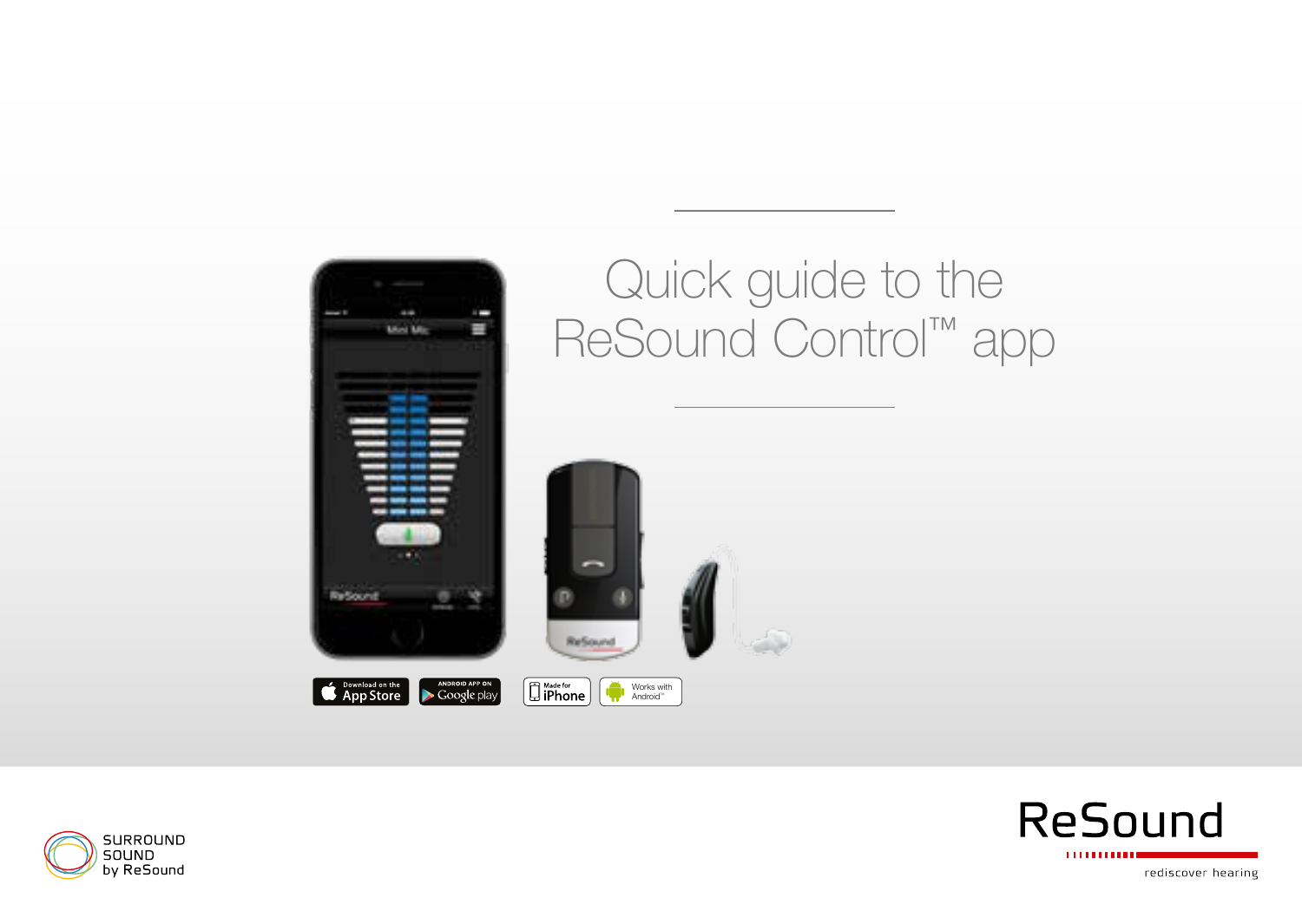## Which ReSound hearing aids work with the ReSound Control™ app?

### THE SHORT ANSWER IS ALL RESOUND WIRELESS HEARING AIDS, INCLUDING:

ReSound Smart™ hearing aids





ReSound LiNX2™ ReSound LiNX™/TS™ ReSound ENZO™ ReSound Up Smart™

### ReSound wireless hearing aids



\*Note to hearing care professional: to use the ReSound Control app with ReSound Alera hearing aids, first pair the hearing aids with the ReSound Unite™ Remote Control. This will enable the remote control function on the Phone Clip+. Make sure the ReSound Alera hearing aids have been updated with the firmware available from the fitting software Aventa 3.2 or later.

### RESOUND UNITE™ PHONE CLIP+



Works with<br>Android™

All ReSound Smart™ and wireless hearing aids need to use the ReSound Unite™ Phone Clip+ to connect to the ReSound Control app.

## Which mobile devices work with the ReSound Control™ app?

### THE RESOUND CONTROL™ APP IS COMPATIBLE WITH THE FOLLOWING MOBILE DEVICES:



#### iPhone, iPad and iPod touch running iOS 7 or later.

Smartphone running Android™ version 2.3.5 or later.

### WHERE CAN I FIND THE RESOUND CONTROL™ APP?

The ReSound Control app is free to download. On your mobile device, go to the App Store<sup>sM</sup> or Google Play™ and search for ReSound Control. Tap Get and then Install on the App Store and Install on Google Play to download the app to your mobile device.

Updated compatibility information is available on the App Store and Google Play.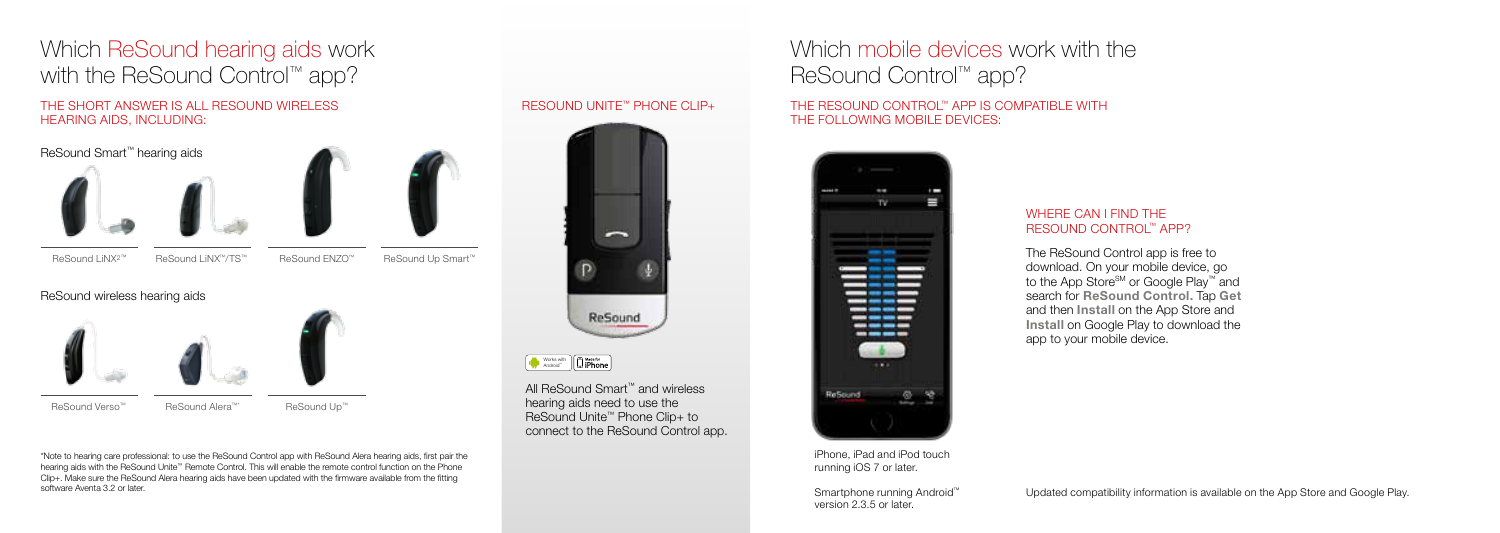## Pair your hearing aids to your ReSound Unite™ Phone Clip+ and your mobile device

Before you can use the ReSound Control™ app, you have to pair both your mobile device and your hearing aids with your ReSound Unite Phone Clip+.

### HOW TO PAIR YOUR MOBILE DEVICE WITH THE RESOUND UNITE PHONE CLIP+

Remove the silver cap of your Phone Clip+ and turn it and your mobile device on.

Find the Bluetooth settings in the main menu on your mobile device and turn it on. If you are unsure how to do this, you can find step-by-step instructions for some of the most popular mobile devices here:

### resound.com/pairphone

Or check your device's user manual.

Use the tip of a pen to press the blue button on the back of your Phone Clip+ once to put it into pairing mode for 120 seconds.

On your mobile device, choose to search for Bluetooth devices. It might do this automatically.

Your Phone Clip+ will show up on your mobile device's Bluetooth list as Hearing Aid Phone.

|                               | Ŧ |  |
|-------------------------------|---|--|
| <b>Ascen</b>                  |   |  |
|                               |   |  |
|                               |   |  |
| 71<br>442<br>ĭ                |   |  |
|                               |   |  |
| l<br>DAVCPHAT<br>94<br>١<br>Ì |   |  |
| ۱                             |   |  |
| ÷<br>í                        |   |  |
|                               |   |  |

If your mobile device asks you for a passcode, enter 0000 (four zeros) and your Phone Clip+ will pair to your mobile device.

If your mobile device asks which Bluetooth service you wish to enable, select Headset.

#### HOW TO CONNECT YOUR MOBILE DEVICE TO THE RESOUND UNITE PHONE CLIP+

Once paired, your mobile device may prompt you to confirm that you want to connect with the Phone Clip+.

However, if you have to manually connect, find the list of Paired Devices on your mobile device's Bluetooth menu.

First tap Hearing Aid Phone and then Connect.

### HOW TO PAIR THE RESOUND UNITE PHONE CLIP+ WITH RESOUND WIRELESS HEARING AIDS

You also need to pair your ReSound hearing aids with your ReSound Unite Phone Clip+

Press the white button beneath the silver cap on the Phone Clip+.

Open the battery door on each hearing aid and then close it within 20 seconds of pushing the white button.

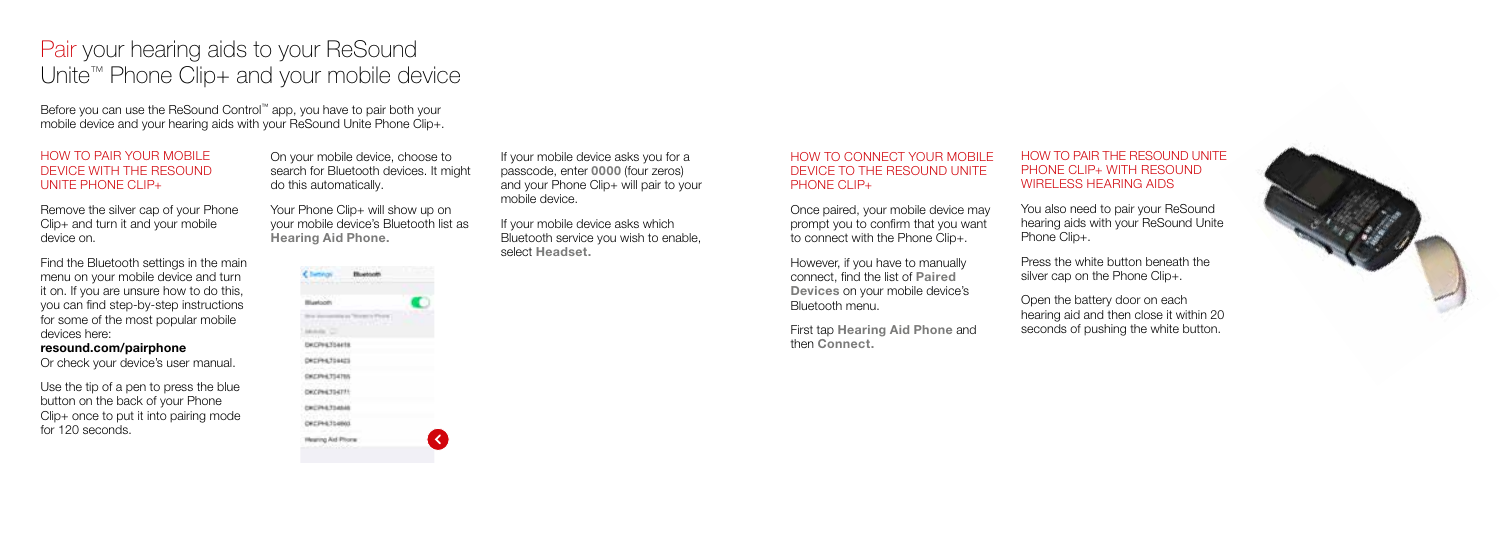### Smart control over your ReSound hearing aids

### GET OFF TO A GREAT START WITH YOUR RESOUND CONTROL™ APP

Now that your hearing aids and ReSound Unite™ Phone Clip+ are paired with your mobile device, it is time to explore your ReSound Control app. You are about to find out how to turn your mobile device into a remote control for your ReSound wireless hearing aids.



Choose connect now when the dialogue box asks if you want to connect now or run in demo mode.

Tap agree to accept the terms of use.

We inform you that it is a good idea to turn off your mobile device's touch sounds/keyboard clicks in the Settings menu of your mobile device so they won't interfere with your Phone Clip+ or Control app's operation.

Finally, you will see a message telling you that you can find tutorials under Settings which show you how to get the most out of your ReSound Control app.

### ReSound Control app overview

The app has two main screens: volume control and program selection. You can move from one screen to the other by tapping the navigation buttons. There is also a link status button so you can check your devices are still connected.

 $\bullet$  and  $\parallel$ 

**Take** 

At-Amind



The Volume Control is the app's start screen.

Swiping your finger up or down will adjust the volume of both hearing aids together.

The button beneath the volume bars will mute or unmute your hearing aids with a single tap<sup>\*</sup>.

If you swipe your finger to the right you can see only the volume control for your left hearing aid, and swiping your finger to the left will show you the same for your right hearing aid.

This makes it easy to control the volume or mute the sound of your hearing aids individually\*\*.



When you are streaming sound from a ReSound Unite™ TV Streamer 2 or a ReSound Unite Mini Microphone, or your phone, the volume screen will display blue bars between the two white bars.

The blue bars adjust the volume of the sound you are streaming\*\*\*.

\*The mute function is not available for ReSound Alera™ hearing aids. \*\*If you have hearing instruments with volume synchronization activated, both instruments will respond to individual volume adjustments on the left or right side. Speak to your hearing care professional if you would like this deactivated. \*\*\*ReSound Unite TV Streamer 2 and ReSound Unite Mini Microphone are the two available streaming devices.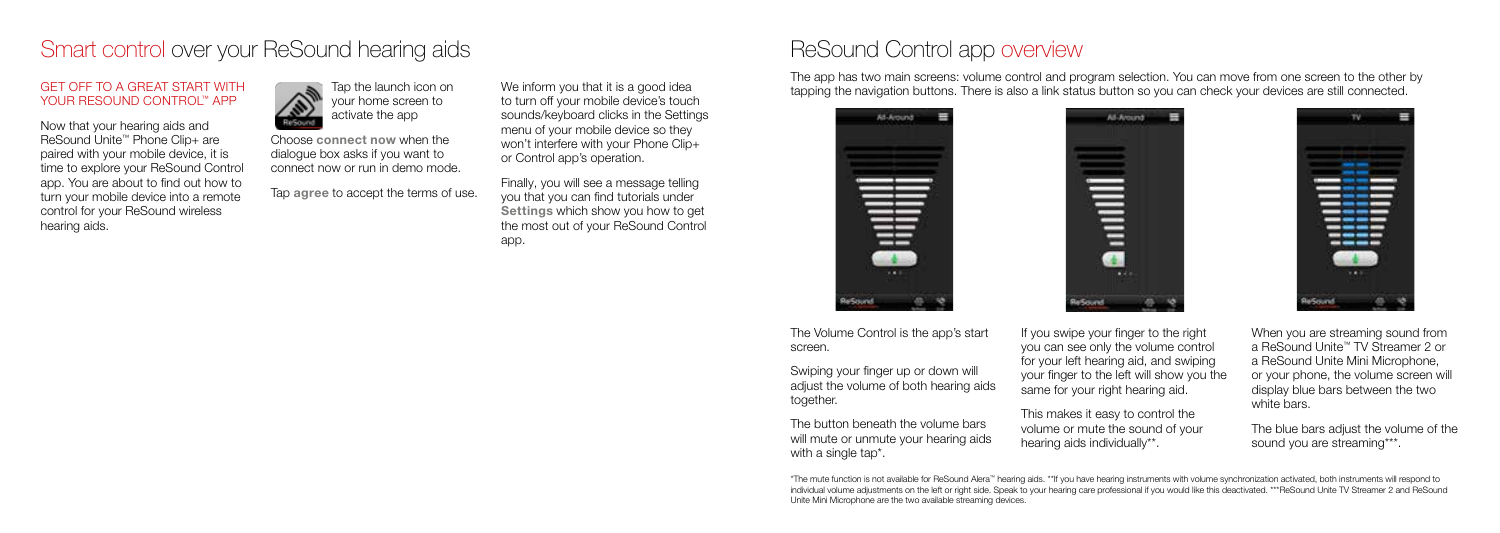## ReSound Control™ app overview



### PROGRAM SELECT

Tap the menu icon button at the top of the Volume Control screen to select a hearing aid program optimized for a particular hearing situation.

Tap a Hearing instrument program or a Streaming program button to activate a regular program or streaming from one of your ReSound Unite™ wireless accessories.



### **SAN LINK STATUS**

Tap the link icon button in the bottom right-hand corner of the Volume Control screen to go to the Link Status screen.

Link Status shows you the status of the connections between your mobile device, ReSound Unite Phone Clip+, hearing aids and your ReSound Unite streaming accessory if you are using one.

If a connection is missing, the green connection line will turn red and an exclamation mark will appear.

**Link status** 

**Service** 

 $rac{1}{2}$ 

 $\frac{1}{2}$ 

Tap the exclamation mark to bring up the troubleshooting guide to help you fix your connection.

Tap Close in the top left-hand corner to return to the Volume Control screen.



### **SETTINGS**

Edit program labels lets you change the names of your programs and ReSound Unite streaming accessories. Tap Reset to return to the default program and streaming names.

Demo mode runs ReSound Control without a connention to the Phone Clip+ as a demonstration.

Tutorial gives you a tutorial of ReSound Control.

Pairing shows you how to pair your mobile device with ReSound Unite Phone Clip+.

About ReSound Control provides you with additional information about ReSound Control along with where you can find support.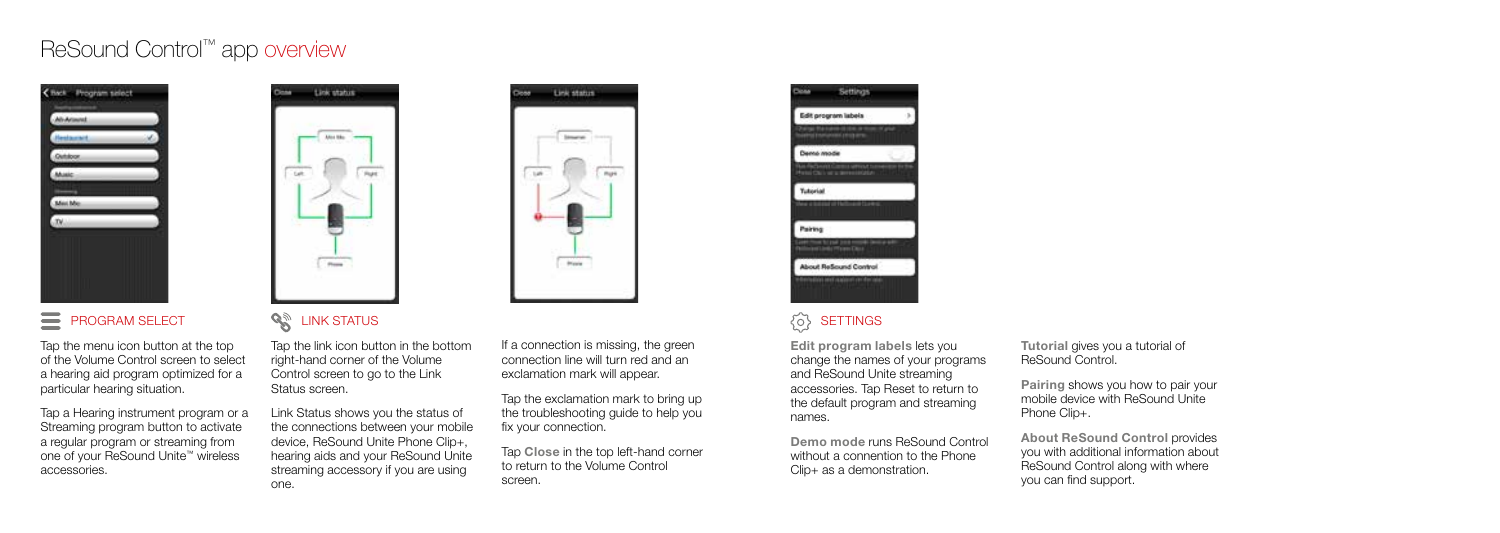

## Try more apps from ReSound



If you are using ReSound Smart hearing aids don't forget to download the ReSound Smart app\* to directly control and personalize your hearing experience.

#### resound.com/smartapp

\*Dependent on local availability





**Mounts** 

If you suffer from tinnitus, try the ReSound Relief app\*.

ReSound Relief™

**CONTRACTOR** 

It combines relaxing sounds and exercises that aim to help you find relief from tinnitus.



\*Dependent on local availability



: Notae